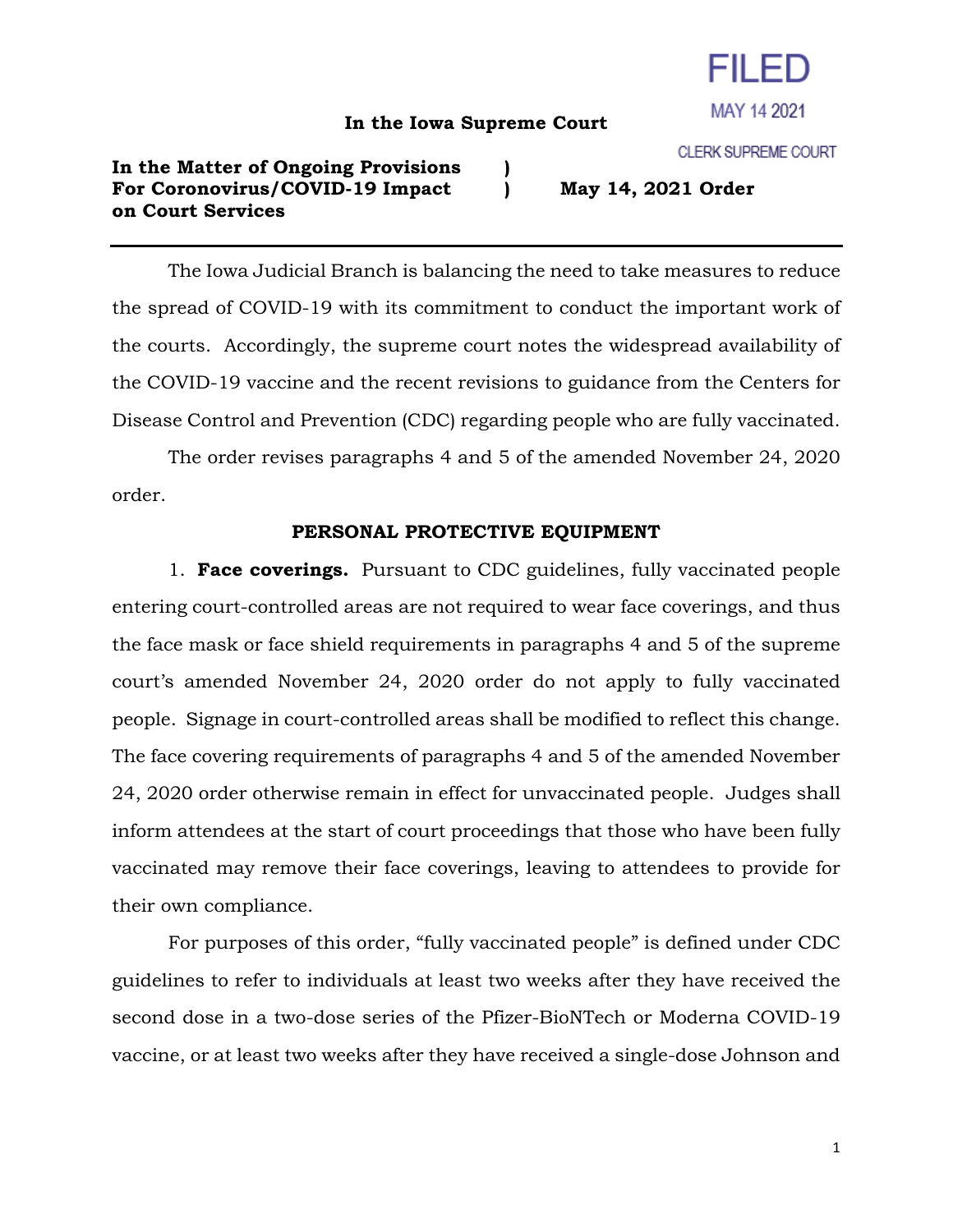Johnson (J&J/Janssen) COVID-19 vaccine. "Unvaccinated people" refers to individuals who have not completed a vaccination series.

All other requirements in the supreme court's prior COVID-19-related supervisory orders, including physical distancing requirements, remain in effect.

The court will continue to monitor circumstances and update this order as necessary.

Dated this 14th day of May, 2021.

## THE SUPREME COURT OF IOWA

 $\mathsf{By} \angle$ 

Susan Larson Christensen, Chief Justice

Copies to:

Iowa Supreme Court Iowa Court of Appeals Chief Judges Senior Judges District Court Judges District Associate Judges Judicial Magistrates State Court Administrator District Court Administrators Supreme Court Clerk Clerks of Court Chief Juvenile Court Officers The Iowa State Bar Association The Iowa State Association of Counties The Iowa State Sheriffs' and Deputies' Association Iowa Attorney General Iowa State Public Defender Iowa League of Cities Iowa State Police Association Iowa Peace Officers Association